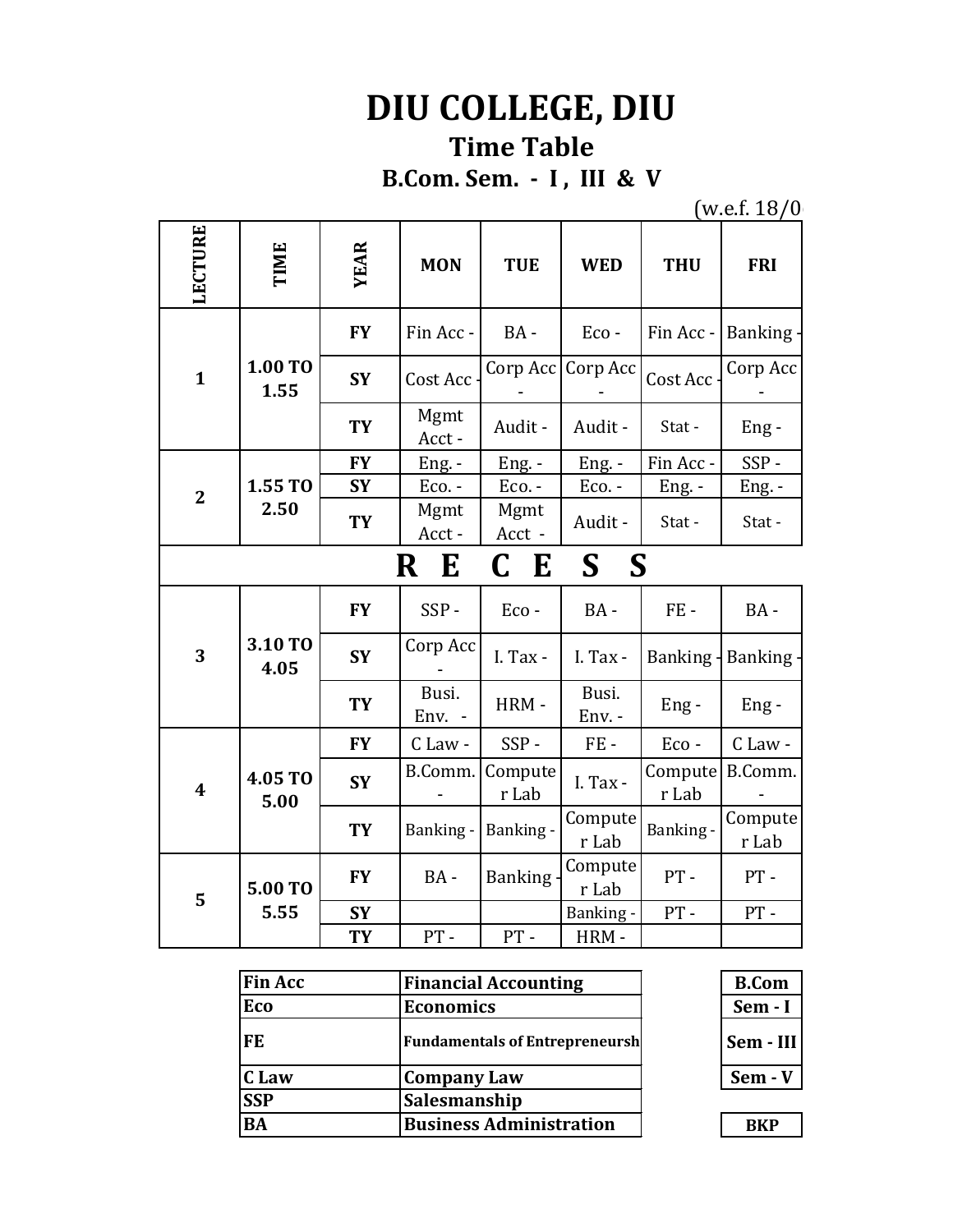| I.Tax            | <b>Income Tax</b>                  |
|------------------|------------------------------------|
| <b>Cost Acc</b>  | <b>Cost Accounting</b>             |
| <b>Corp Acc</b>  | <b>Coporate Accounting</b>         |
| B.Comm.          | <b>Business Communication</b>      |
| <b>Mgmt Acct</b> | <b>Management Accounting</b>       |
| <b>Audit</b>     | <b>Principles of Auditing</b>      |
| <b>HRM</b>       | Human Resource Managem             |
| <b>Stat</b>      | <b>Funadamentals of Statistics</b> |
| Busi. Env.       | <b>Business Environment</b>        |

| DGS        |
|------------|
| <b>ISV</b> |
| KKV        |
| SJS        |
| SRK        |
|            |

**Co ordinator**<br>demic Committee **Dr. S. Kumar**<br>Principal Academic Committee Diu College, Diu Diu College, Diu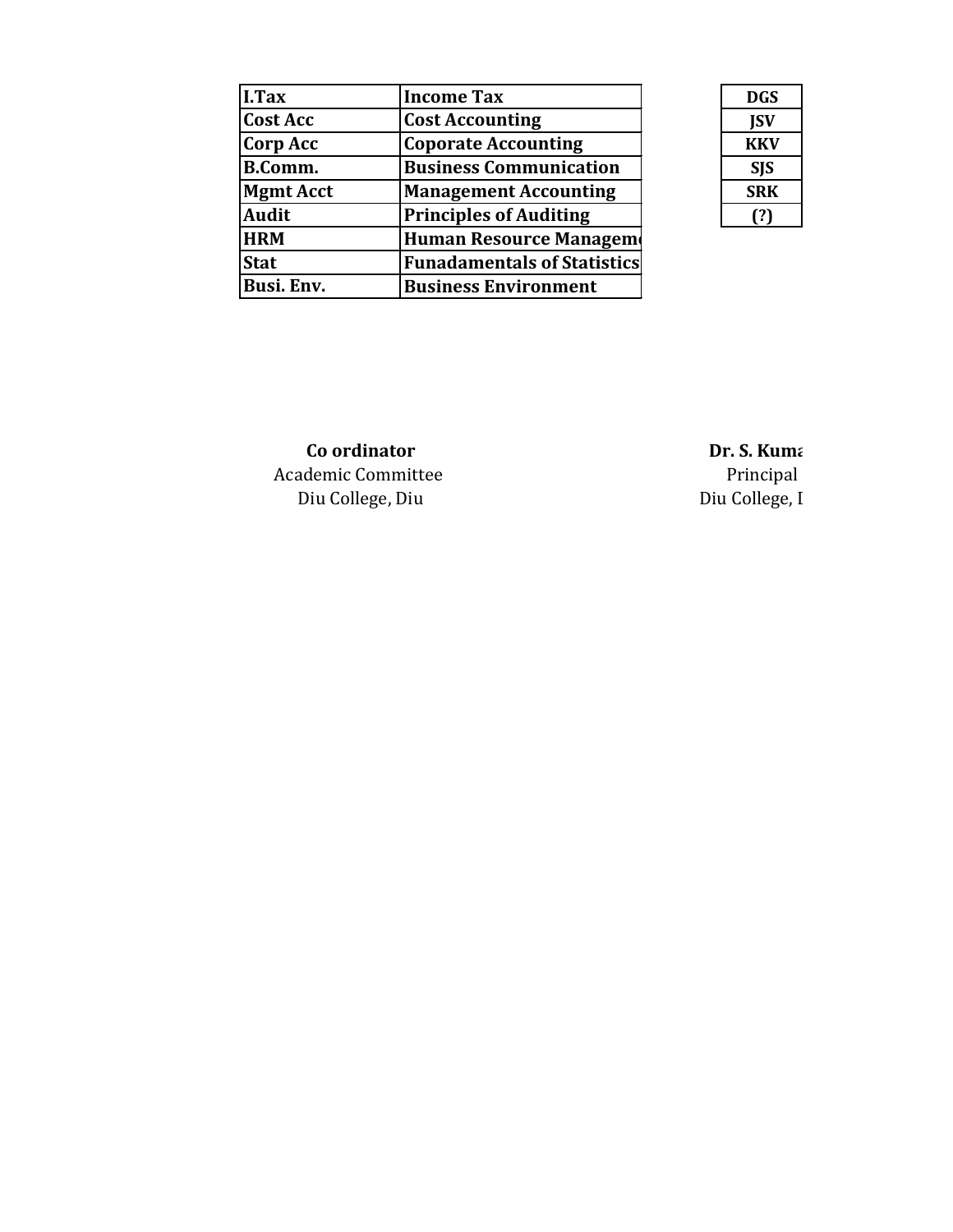| 6/2015                    |  |
|---------------------------|--|
| AT                        |  |
| <b>Banking</b>            |  |
| Cost Acc                  |  |
| Busi.<br>$Env. -$         |  |
| C Law -<br><u> Eng. -</u> |  |
| <b>HRM</b>                |  |
|                           |  |
| Compute<br>r Lab          |  |
| B.Comm.                   |  |
|                           |  |
|                           |  |
|                           |  |
|                           |  |
|                           |  |
|                           |  |

| Room No. |
|----------|
|          |
| 12       |
| \$.<br>5 |
|          |

Prof. Bharatkumar Pala